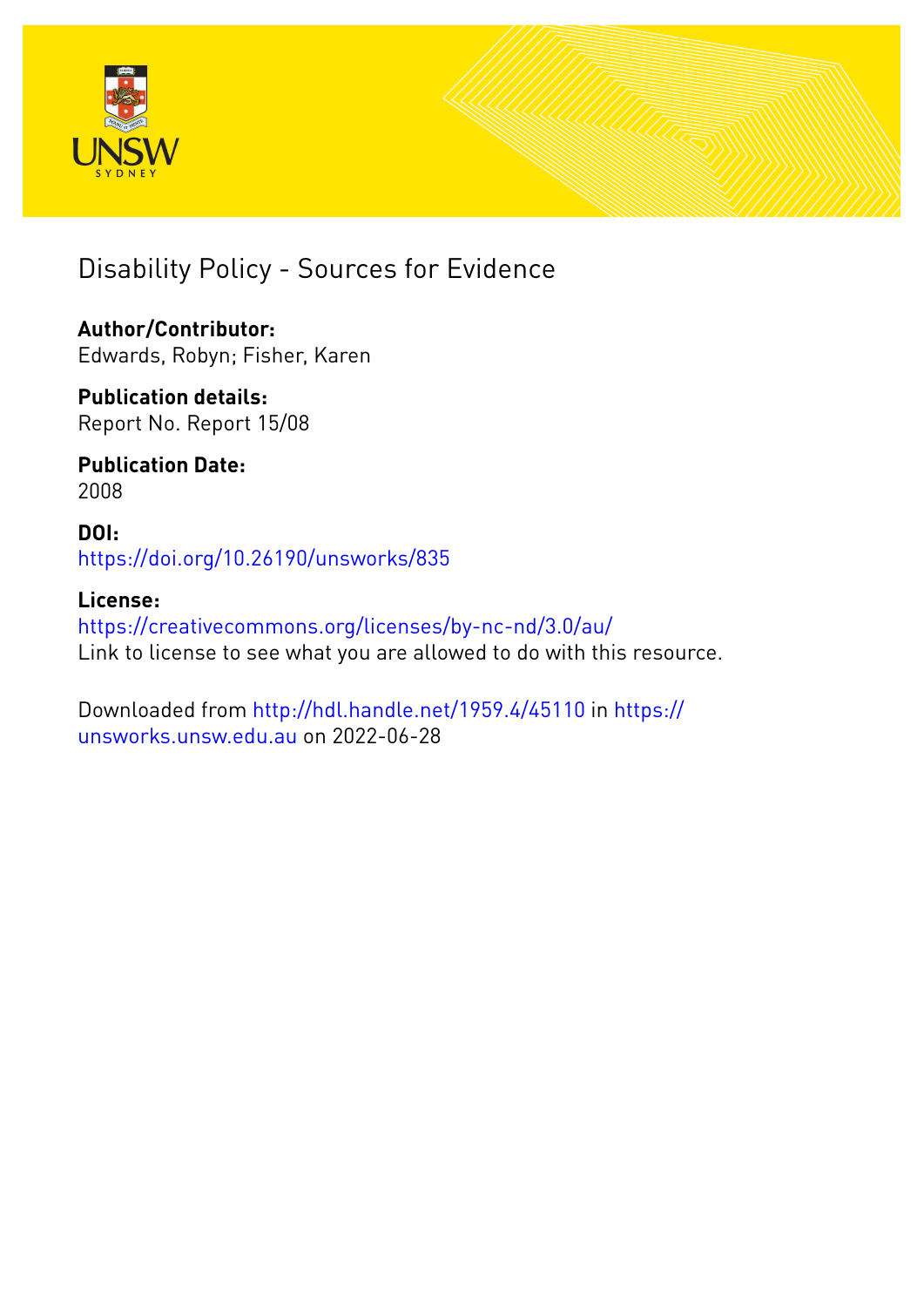# THE UNIVERSITY OF NEW SOUTH WALES



# *Disability Policy – Sources for Evidence*

**Social Policy Research Centre** 

September 2008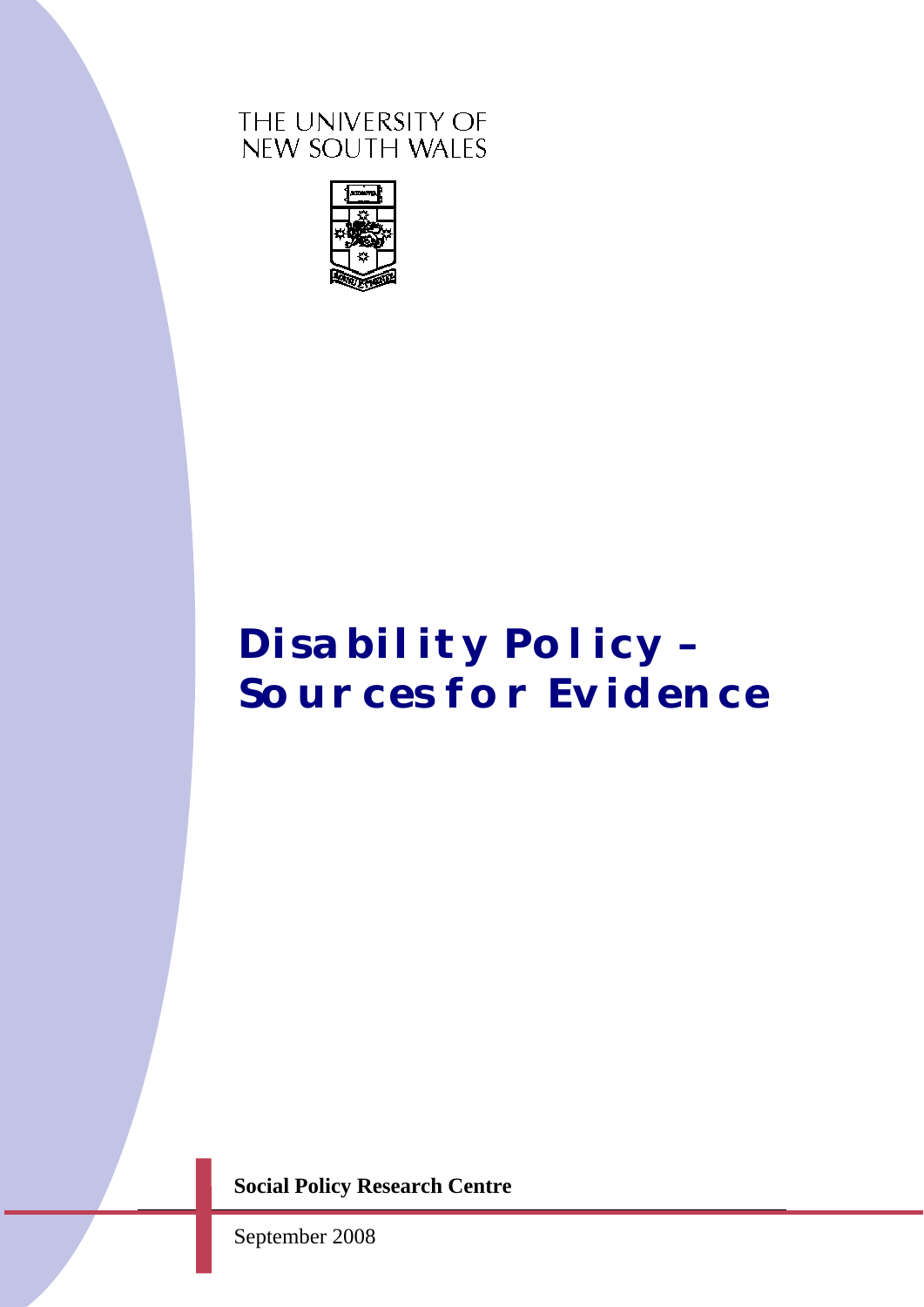For a full list of SPRC Publications see, www.sprc.unsw.edu.au or contact: Publications, SPRC, University of New South Wales, Sydney, NSW, 2052, Australia. Telephone: +61 (2) 9385 7802 Fax: +61 (2) 9385 7838 Email: [sprc@unsw.edu.au](mailto:sprc@unsw.edu.au)

ISSN 1446 4179

ISBN 978 0 7334 2684-1

Submitted: June 2008

Published: September 2008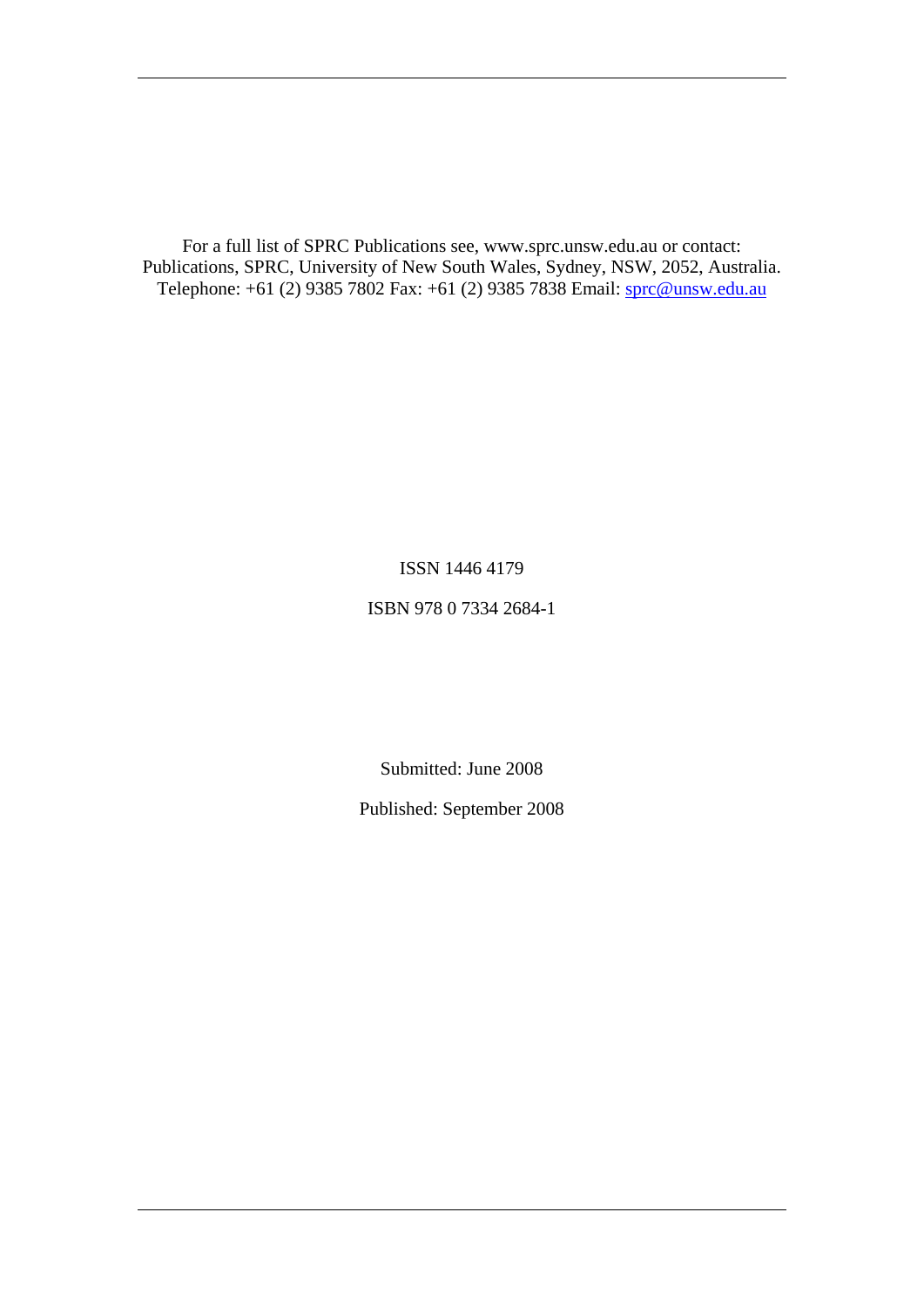# **Authors**

Robyn Edwards and Karen Fisher

# **Contact for follow up**

Karen Fisher and Robyn Edwards ph 61-2-9385 7800; email [karen.fisher@unsw.edu.au,](mailto:karen.fisher@unsw.edu.au) [robyn.edwards@unsw.edu.au](mailto:robyn.edwards@unsw.edu.au); fax 61-2-9385 7838

# **Suggested Citation**

Edwards, R. and Fisher K.R. (2008), Disability Policy – Sources for Evidence, SPRC Report 15/08, , Social Policy Research Centre, University of New South Wales, Sydney.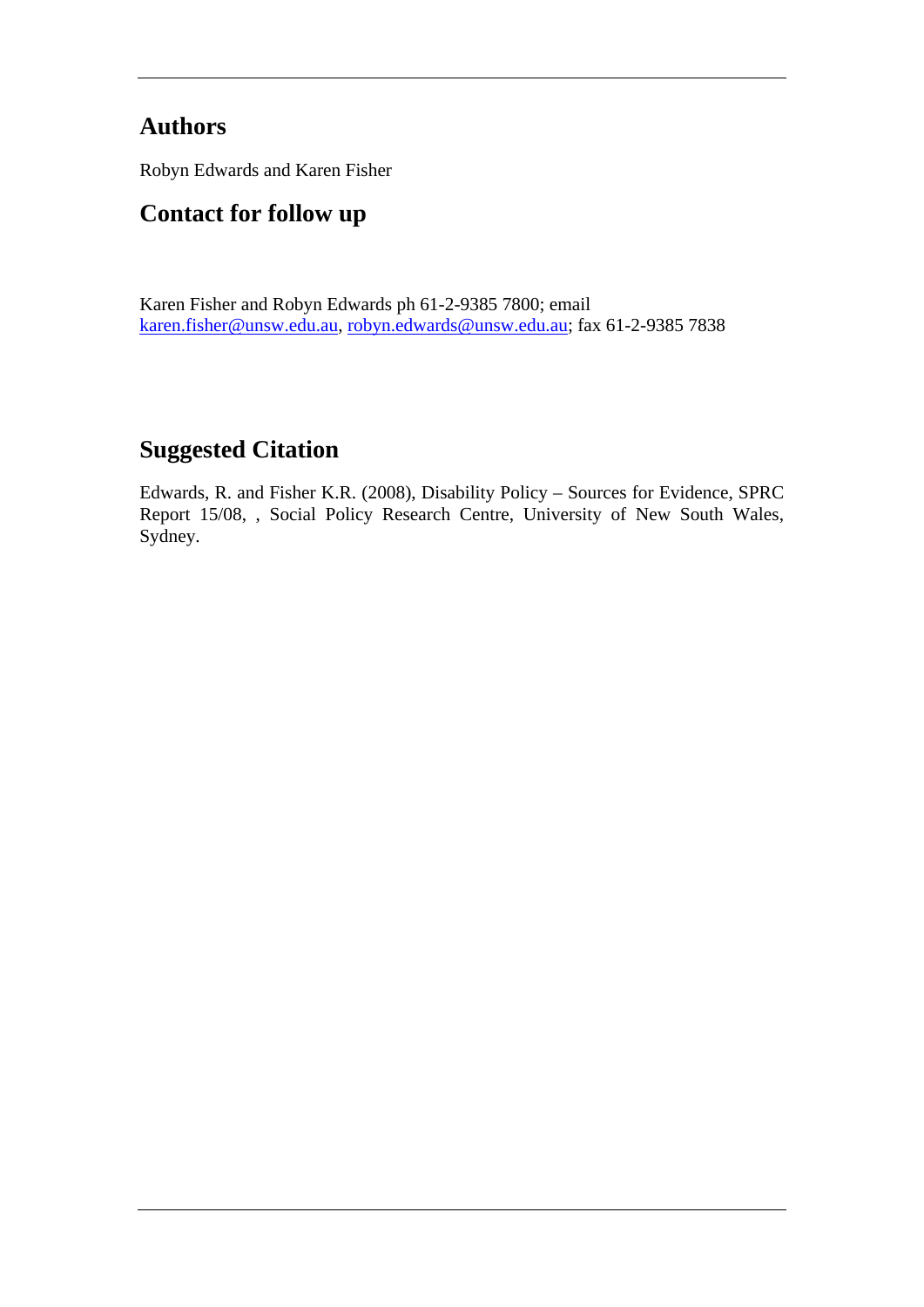# **Contents**

| $\mathbf 1$      |     |  |      |
|------------------|-----|--|------|
|                  | 11  |  |      |
|                  |     |  |      |
| 2                |     |  |      |
| 3                |     |  |      |
| $\boldsymbol{4}$ |     |  |      |
| 5                |     |  |      |
| 6                |     |  |      |
|                  | 6.1 |  |      |
|                  |     |  |      |
|                  | 6.3 |  |      |
|                  | 6.4 |  |      |
|                  |     |  | . 14 |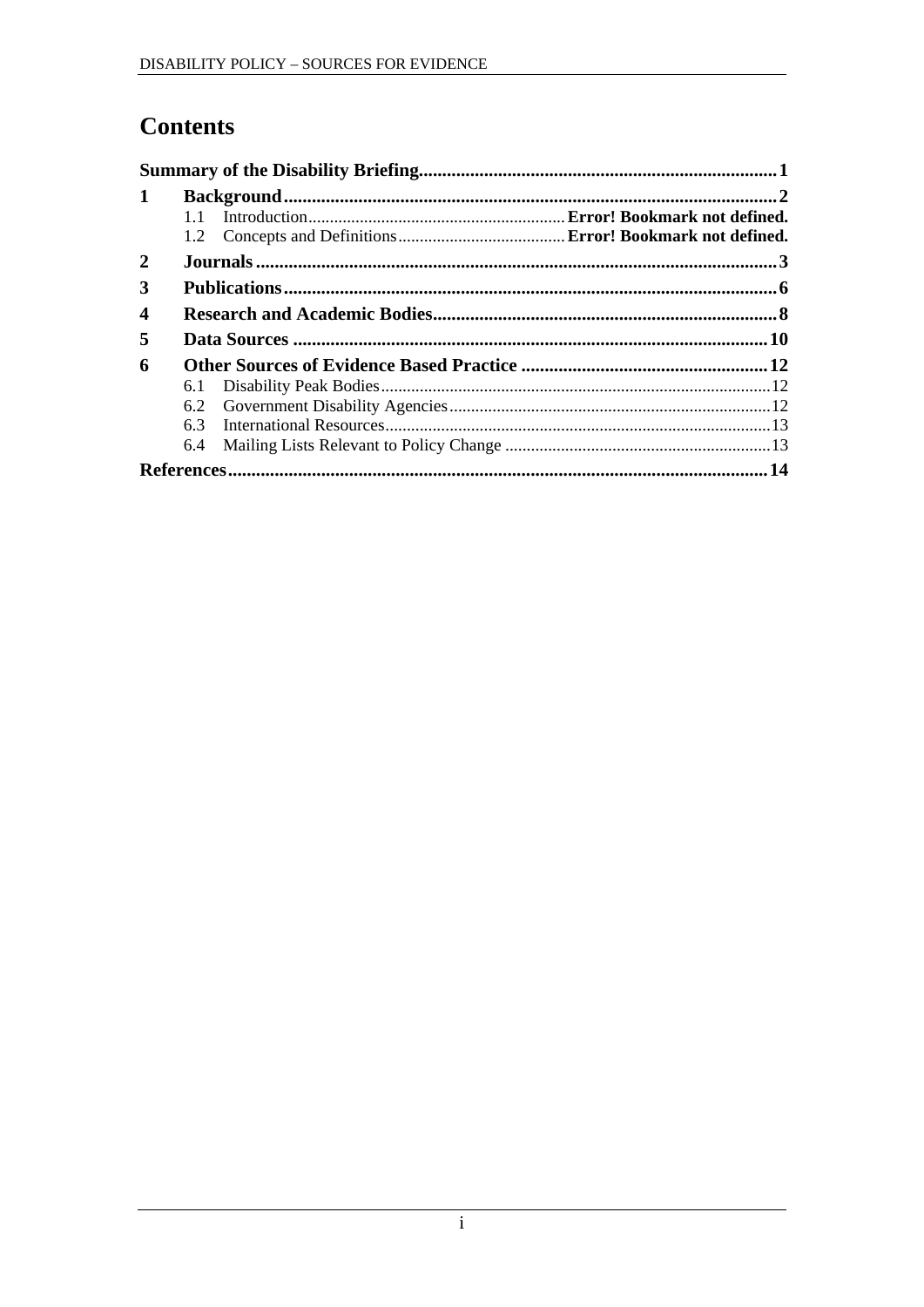# <span id="page-5-0"></span>**Summary**

The aim of this report is to inform and enhance the disability policy development and implementation process in NSW. It is a compilation of the key information and evidence sources in the disability policy area. The report contains information on key journals, publications, research and academic bodies undertaking evidence based research, key data sources, listing of selected peak bodies, and listing of government disability agencies.

Section 1 provides background about current concepts and definitions in disability policy in the Australian context. Section 2 contains a listing of the key academic journals which contain contemporary articles on a wide range of policy and practice issues of relevance to the disability sector. The journals listed are: Journal of Disability Policy Studies, Disability and Society, Journal of Applied Research in Intellectual Disabilities, Journal of Intellectual and Developmental Disability, and the Journal of Intellectual Disability Research. In addition two major UK Social Policy journals are included, Social Policy and Society and the Journal of Social Policy. These journals contain a wide range of articles on all social policy areas, including disability.

Section 3 contains a selected listing of key publications, including the newly ratified United Nations Convention on the Rights of Persons with Disabilities. It includes key research and evidenced based documents prepared by the Australian Bureau of Statistics (ABS), Australian Institute of Health and Welfare (AIHW) and the Productivity Commission.

Section 4 contains information about research and academic bodies undertaking evidence-based research in the disability area. These include the National Disability Administrators, Disability Policy and Research Working Group, Social Policy Research Centre, Disability Studies and Research Centre, Centre for Developmental Disability Studies and the Australian Family and Disability Studies Research Collaboration.

Section 5 contains information about key data sources, including the AIHW, ABS and the CSTDA National Minimum Dataset. Section 6 contains additional sources of evidence based practice, including the web-sites of selected peak bodies; a listing of Commonwealth, State and Territory disability agency websites; and two regular email lists to consider subscribing to.

The information is current as at June 2008.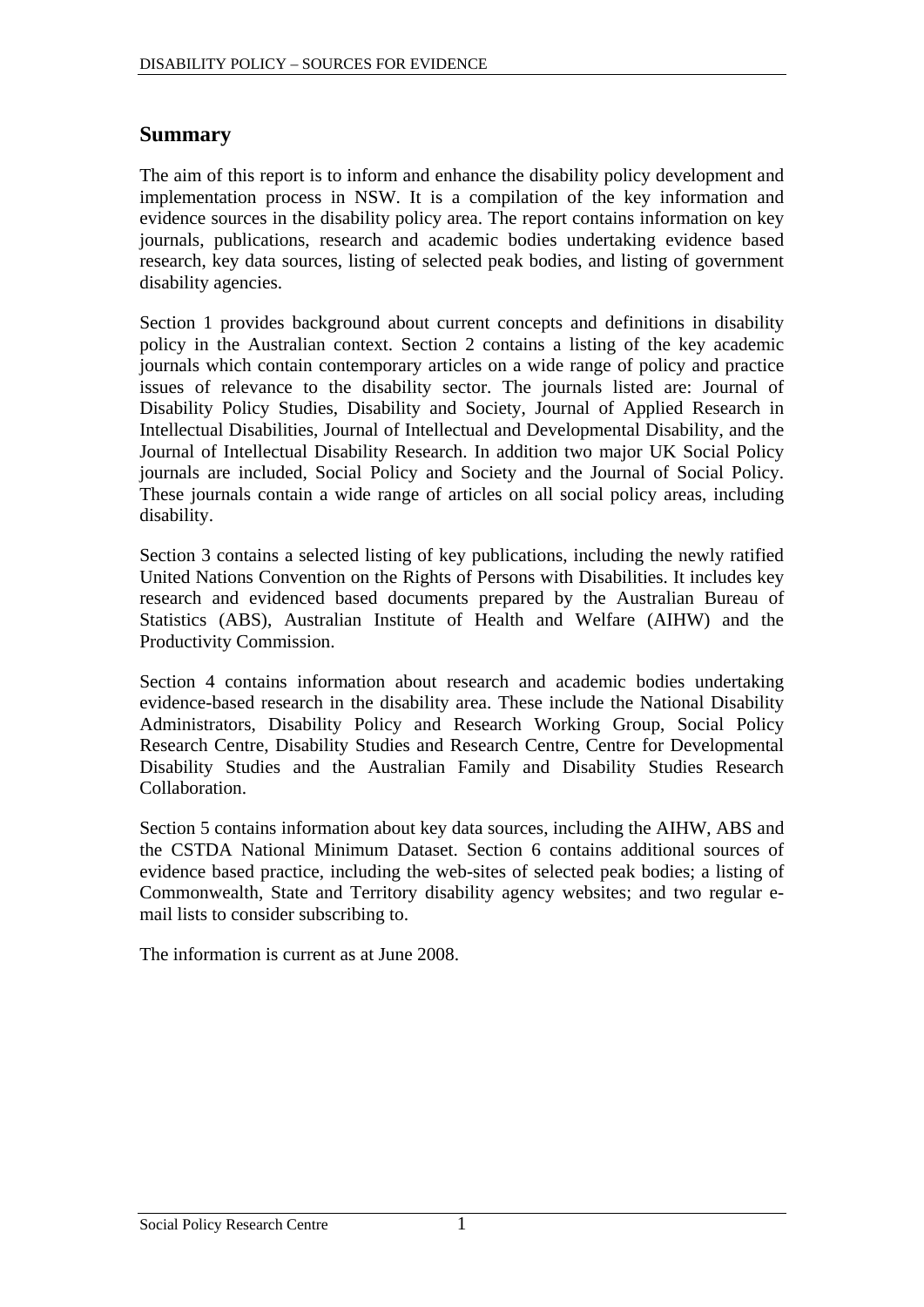# <span id="page-6-0"></span>**1 Background**

This short paper provides information about evidence sources in disability policy research. It aims to be of use to policy makers, academics, researchers, government and nongovernment organisations, people with disability and their advocates. The report contains information on key journals, publications, research and academic bodies undertaking evidence based research, key data sources, listing of selected peak bodies, and listing of the Australian State and Territory disability agencies. The information is current as at June 2008.

The social perspective of disability locates the experience of disability in the social environment, with the action implication of dismantling the social and physical barriers to participation and inclusion of people with disability. The social perspective is distinguished from the historically dominant, medical and welfare models of disability, which locate the problem of disability in the person's impairment, with the action implication that the person must change in order to fit into society.

Social perspectives of disability distinguish between the terms 'impairment' and 'disability'. Impairment refers to the physical, sensory, psychiatric, intellectual or behavioural conditions people experience. These may be present from birth or acquired at any time; they may be sustained or intermittent; and may or may not equate with medically diagnosed conditions. Disability refers to the social experience of people as a result of their impairments. In this understanding, disability is a social experience based on difference in the same way sexism and racism are understood. The experience results from the way social organisation fails to take account of support and access needs. This results in people with impairments facing physical, social, organisational, attitudinal and economic barriers to their participation in social, economic, political and cultural life. The experience of disability is also likely to be intensified when experienced in combination with other social difference based on gender, Indigenous background, culturally and linguistically diverse backgrounds, age, sexuality and economic disadvantage.

Support needs refer to need related to impairments that people have for support to participate as other members of the public. The support needs can be addressed through informal support from social networks, families and caregivers or from formal support from mainstream services, such as health, education, housing and employment services; and specialist services, depending on the person's particular needs, such as disability and mental health services. People who provide support include informal carers, such as friends and family members and paid support workers.

Traditionally, disability support agencies were government or nongovernment organisations funded through government block funding and donations, which they rationed over the number of people needing services. More recently, government funding has also extended to individual funding, allocated to NGOs, private service agencies and sometimes to the person with disability or someone on their behalf such as a family member.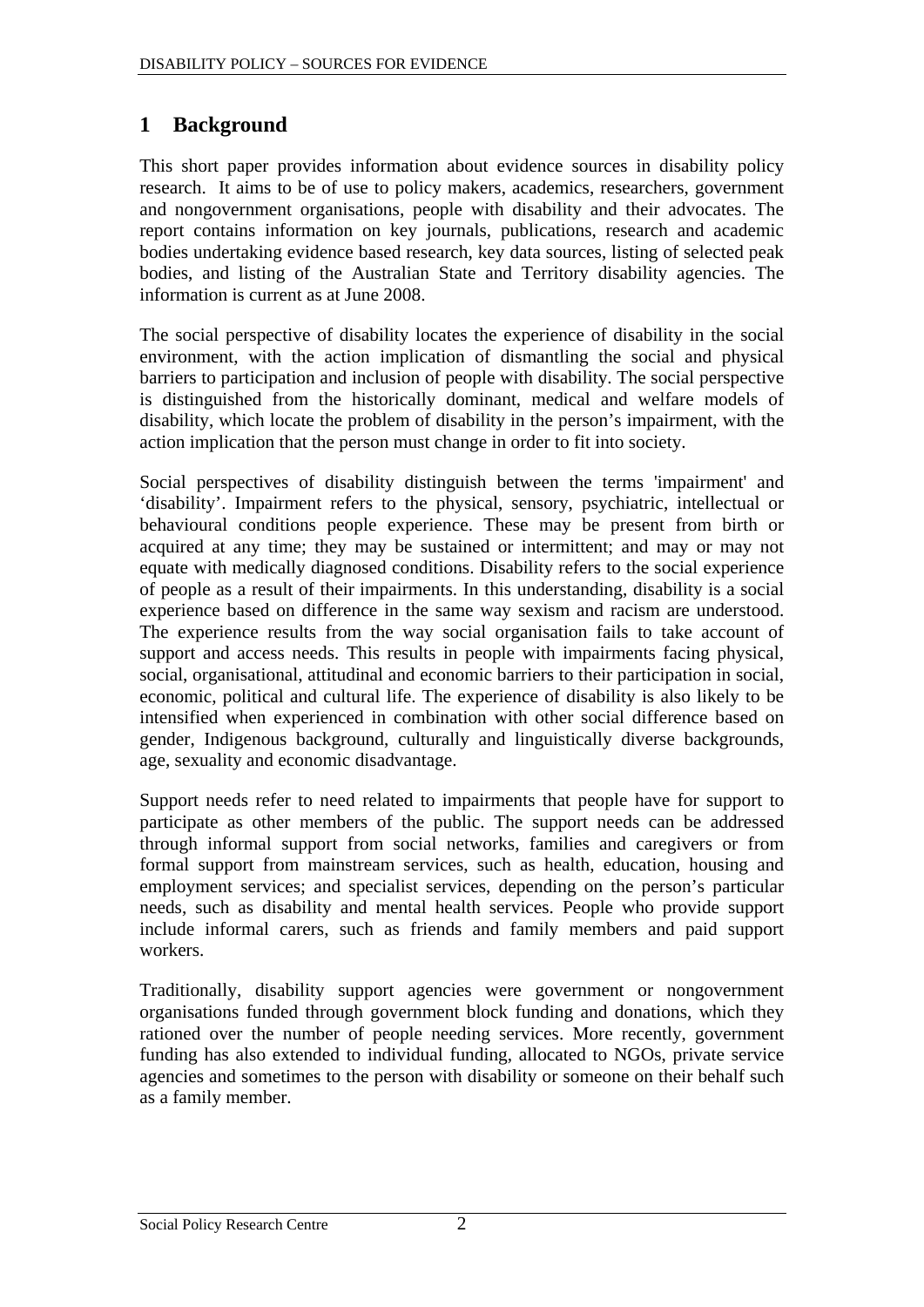# <span id="page-7-0"></span>**2 Journals**

#### **Journal of Disability Policy Studies**

This journal addresses ethics, policy, and law related to people with disability. A major focus is quantitative and qualitative policy research. Articles have implications in fields such as education, law, sociology, public health, family studies, medicine, social work, and public administration. Occasional special series discuss current problems or areas needing more in-depth research, for example disability and ageing, policy concerning families of children with disabilities, oppression and disability, school violence policies and interventions, and systems change in supporting individuals with disabilities.

Examples of articles published recently include:

Crane, J. & A.Winster (2008), 'Early autism detection: implications for pediatric practice and public policy', *Journal of Disability Policy Studies,* 18, 245-253.

Putnam, M. (2005), 'Conceptualising disability: developing a framework for political disability identity' *Journal of Disability Policy Studies,* 16, 188-198.

Rubaii-Barrett, N. & L. R. Wise (2008), 'Disability access and e-government: an empirical analysis of state practices' *Journal of Disability Policy Studies,* 19, 52-64.

<http://dps.sagepub.com/>

#### **Disability & Society**

This journal provides a focus for debate around issues including human rights, discrimination, definitions, policy and practices, set against a background of change in the ways in which disability is viewed and responded to. The Journal publishes articles that represent a wide range of perspectives, prioritizing the voices of people with disability.

Examples of articles published recently include:

Hughes, B. (2007), 'Being disabled: towards a critical social ontology for disability studies', *Disability & Society,* 22(7), 673-684.

Hutchison, P., S. Arai, A. Pedlar, J. Lord & F. Yuen (2007), 'Role of Canadian userled disability organisations in the non-profit sector', *Disability & Society,* 22(7), 701- 716.

<http://www.tandf.co.uk/Journals/titles/09687599.asp>

## **Journal of Applied Research in Intellectual Disabilities**

*JARID* is an international journal which presents findings from original applied research in intellectual disabilities, aimed at an international, multi-disciplinary readership. Topics covered include community living, quality of life, challenging behaviour, communication, sexuality, medication, ageing, supported employment, family issues, mental health and service provision. The journal is a forum for the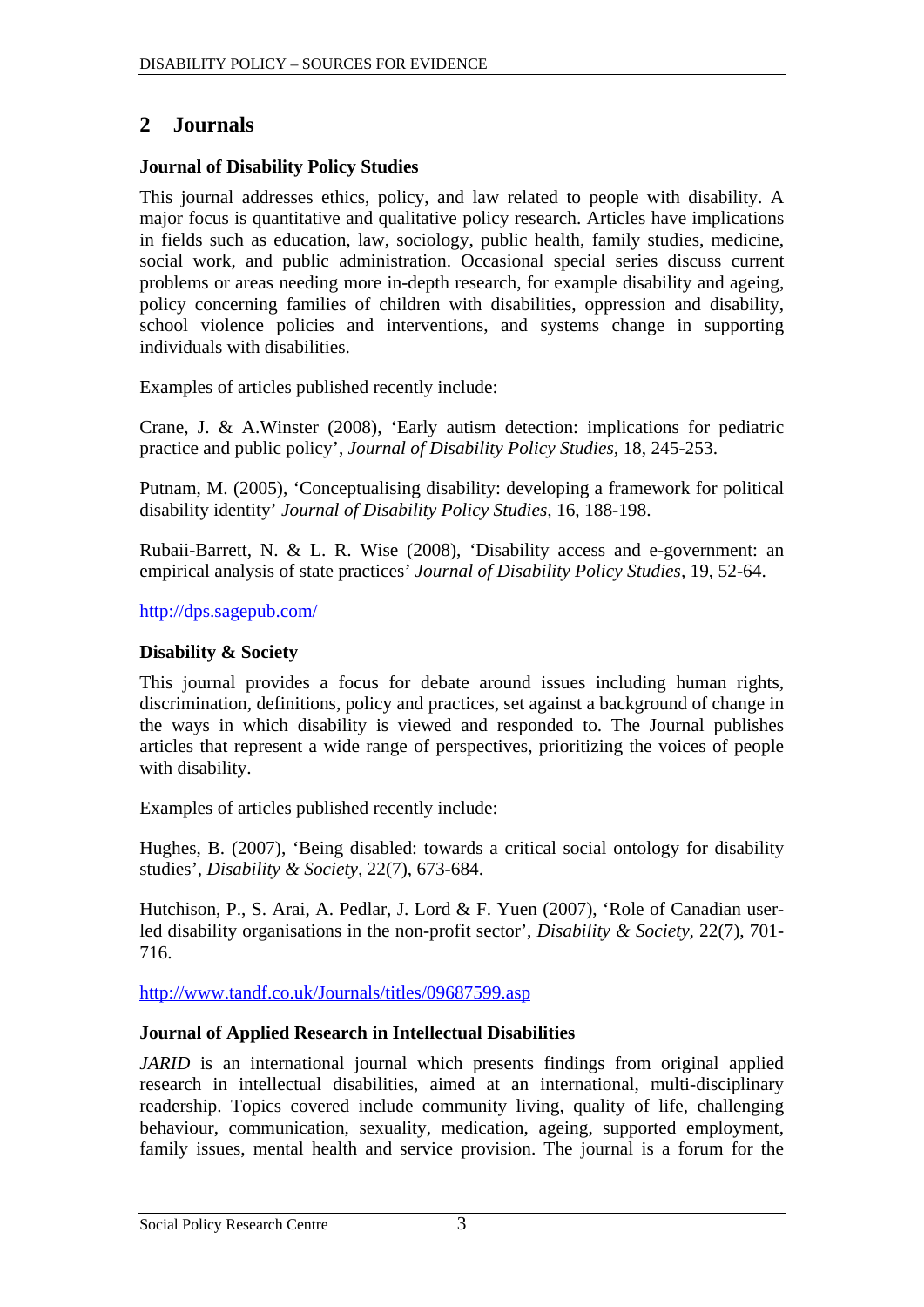dissemination of ideas to promote valued lifestyles for people with intellectual disabilities.

Examples of articles published recently include:

Beadle-Brown, J., A. Hutchinson & J. Mansell (2008), 'Care standards in homes for people with intellectual disability', *Journal of Applied Research in Intellectual Disabilities,* 21(3), 210-218.

Clegg, J., E. Murphy, K. Almack & A. Harvey (2008), 'Tensions around inclusion: reframing the moral horizon', *Journal of Applied Research in Intellectual Disabilities,* 21(1), 81-94.

Lundeby, H. & J. Tossebro (2008), 'Family structure in Norwegian families of children with disabilities', *Journal of Applied Research in Intellectual Disabilities,* 21(3), 246-256.

<http://www.blackwellpublishing.com/journal.asp?ref=1360-2322&site=1>

#### **Journal of Intellectual and Developmental Disability**

This journal of the Australasian Society for the Study of Intellectual Disability (ASSID) is an international, multidisciplinary journal in the field of intellectual and developmental disability. The journal publishes original qualitative and quantitative research papers, literature reviews, conceptual articles, book reviews, opinions and perspectives.

Examples of articles published recently include:

Bigby, C. (2008), 'Beset by obstacles: a review of Australian policy development to support ageing in place for people with intellectual disability', *Journal of Intellectual and Developmental Disability,* 33(1), 76-86.

Yueh-Ching Chou, Ping-Yi Tzou, Cheng-Yun Pu, Teppo Kroger & Wan-Ping Lee (2008), 'Respite care as a community care service: Factors associated with the effects on family carers of adults with intellectual disability in Taiwan', *Journal of Intellectual and Developmental Disability,* 33(1), 12-21.

De, S., J. Small & L. Baur (2008), 'Overweight and obesity among children with developmental disabilities', *Journal of Intellectual and Developmental Disability,* 33(1), 43-47.

<http://www.tandf.co.uk/journals/titles/13668250.html>

## **Journal of Intellectual Disability Research**

This journal focuses on the study of intellectual disability, and includes research relating to biological, educational, genetic, medical, psychiatric, psychological and sociological studies, which increase knowledge on the treatment of intellectual disability and associated impairments, and/or inform public policy and practice.

Examples of articles published recently include: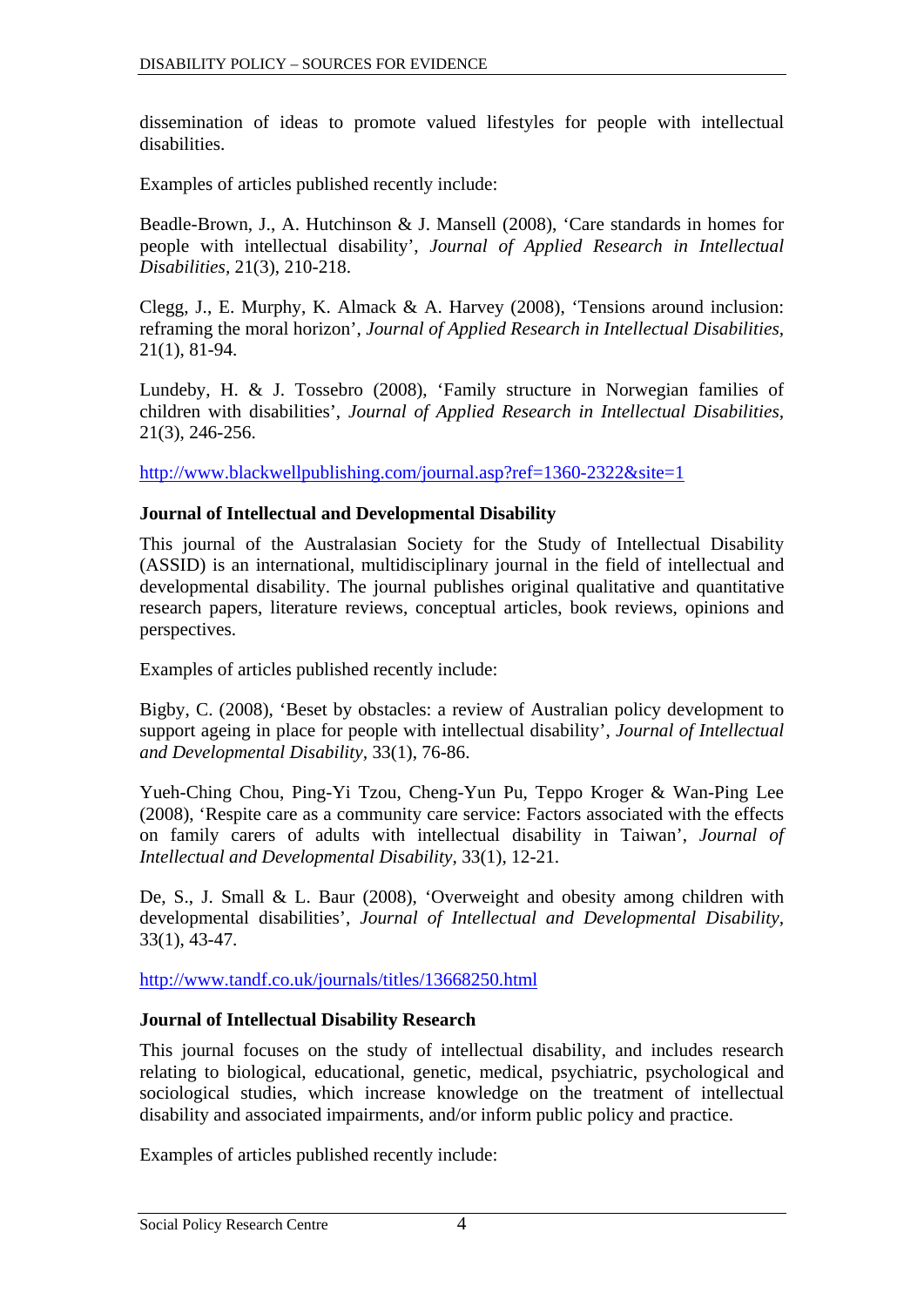Mulroy, S, L. Robertson, K. Aiberti, H. Leonard & C. Bower (2008), 'The impact of having a sibling with an intellectual disability: parental perspectives in two disorders', *Journal of Intellectual Disability Research,* 52(3), 175-274.

Tenneij, N. & H. Koot (2008), 'Incidence, types and characteristics of aggressive behaviour in treatment facilities for adults with mild intellectual disability and severe challenging behaviour', *Journal of Intellectual Disability Research,* 52(2), 95-173.

<http://www.blackwellpublishing.com/journal.asp?ref=0964-2633&site=1>

## **Social Policy & Society**

This is an international academic journal sponsored by the UK Social Policy Association. The journal contains articles that draw upon contemporary policy-related research and associated developments in the social sciences. Each issue contains peer reviewed articles reflecting topical debates and issues within social policy, and a themed section edited by guest editors. Themed sections include an introductory piece, a set of peer reviewed articles, a selected review of key literature, and a guide to key sources in the area. Articles are accessible to a wide readership which includes policymakers, academics and students within and beyond the United Kingdom.

Examples of articles published recently include:

Bochel, C., H. Bochel, P. Somerville & C. Worley 'Marginalised or enabled voices? User participation in policy and practice' (2008), *Social Policy & Society,* 7(2), 201- 210.

Dean, H., 'Social Policy and Human Rights: Rethinking the engagement' (2008), *Social Policy & Society,* 7(1), 1-12.

<http://journals.cambridge.org/action/displayJournal?jid=SPS>

## **Journal of Social Policy**

This journal carries high quality articles on all aspects of social policy in an international context. It places particular emphasis upon articles which seek to contribute to debates on the future direction of social policy, present new empirical data, advance theories, or analyse issues in the making and implementation of social policies.

Examples of recent articles include:

Barnes, M. & K. Morris (2008), 'Strategies for the prevention of social exclusion: an analysis of the Children's Fund', *Journal of Social Policy,* 37(2), 251-270.

Taylor-Gooby, P. (2008), 'Choice and Values: Individualised Rational Action and Social Goals', *Journal of Social Policy* 37(2), 167-185.

<http://journals.cambridge.org/action/displayJournal?jid=JSP>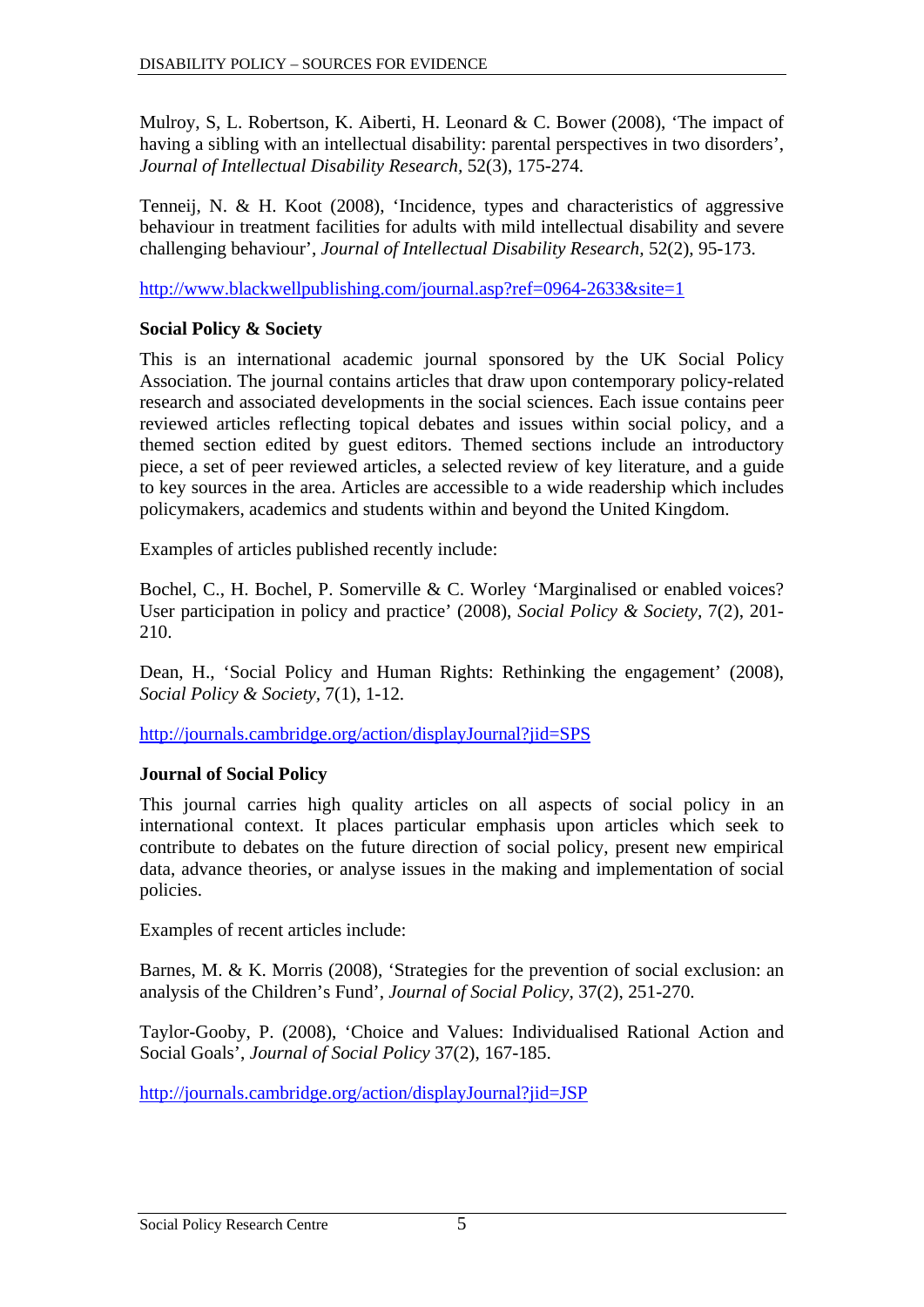# <span id="page-10-0"></span>**3 Publications**

#### **Government Policy and Services to Support and Include People with Disabilities**

Lenny Roth, NSW Parliamentary Library Service, 2007

This is an informative resource which covers the following topics: theoretical perspectives on disability; historical overview of major developments in disability policy; Federal/State responsibilities including the Commonwealth State/Territory Disability Agreement (CSTDA) and the Home and Community Care (HAAC) Agreement; Disability Services legislation; Federal and NSW Government disability support services.

[www.parliament.nsw.gov.au/prod/parlment/publications.nsf/key/GovernmentPolicyan](http://www.parliament.nsw.gov.au/prod/parlment/publications.nsf/key/GovernmentPolicyandServicestoSupportandIncludePeoplewithDisabilities) [dServicestoSupportandIncludePeoplewithDisabilities](http://www.parliament.nsw.gov.au/prod/parlment/publications.nsf/key/GovernmentPolicyandServicestoSupportandIncludePeoplewithDisabilities)

#### **UN Convention on the Rights of Persons with Disabilities**

Australia signed the convention in March 2008. It came into force in May 2008. Federal parliament is debating ratification. The purpose of the convention is to promote, protect and ensure the full and equal enjoyment of all human rights and fundamental freedoms by all persons with disabilities, and to promote respect for their inherent dignity. Persons with disability include those who have long-term physical, mental, intellectual or sensory impairments, which in interaction with various barriers may hinder their full and effective participation in society on an equal basis with others.

[www.un.org/disabilities/](http://www.un.org/disabilities/)

## **Survey of Disability, Ageing and Carers 2003 (SDAC), Summary of findings**

Australian Bureau of Statistics (ABS)

The report presents a summary of results from the SDAC conducted by the ABS across Australia in 2003. The primary objective of the survey was to collect information about people with disability, older people and carers.

[www.abs.gov.au/ausstats/ABS@.nsf/7d12b0f6763c78caca257061001cc588/c258c88a](http://www.abs.gov.au/ausstats/ABS@.nsf/7d12b0f6763c78caca257061001cc588/c258c88a7aa5a87eca2568a9001393e8!OpenDocument) [7aa5a87eca2568a9001393e8!OpenDocument](http://www.abs.gov.au/ausstats/ABS@.nsf/7d12b0f6763c78caca257061001cc588/c258c88a7aa5a87eca2568a9001393e8!OpenDocument)

#### **Current and future demand for specialist disability services**

Australian Institute of Health and Welfare (AIHW), June 2007

This report addresses the following key issues: profile of current CSTDA-funded service users; unmet demand for accommodation and respite, community access and employment services; factors affecting levels of demand and how demand is expected to change over coming years; interface with other service sectors and how these affect demand for disability services.

[www.aihw.gov.au/publications/dis/cafdfsds/cafdfsds-c00](http://www.aihw.gov.au/publications/dis/cafdfsds/cafdfsds-c00)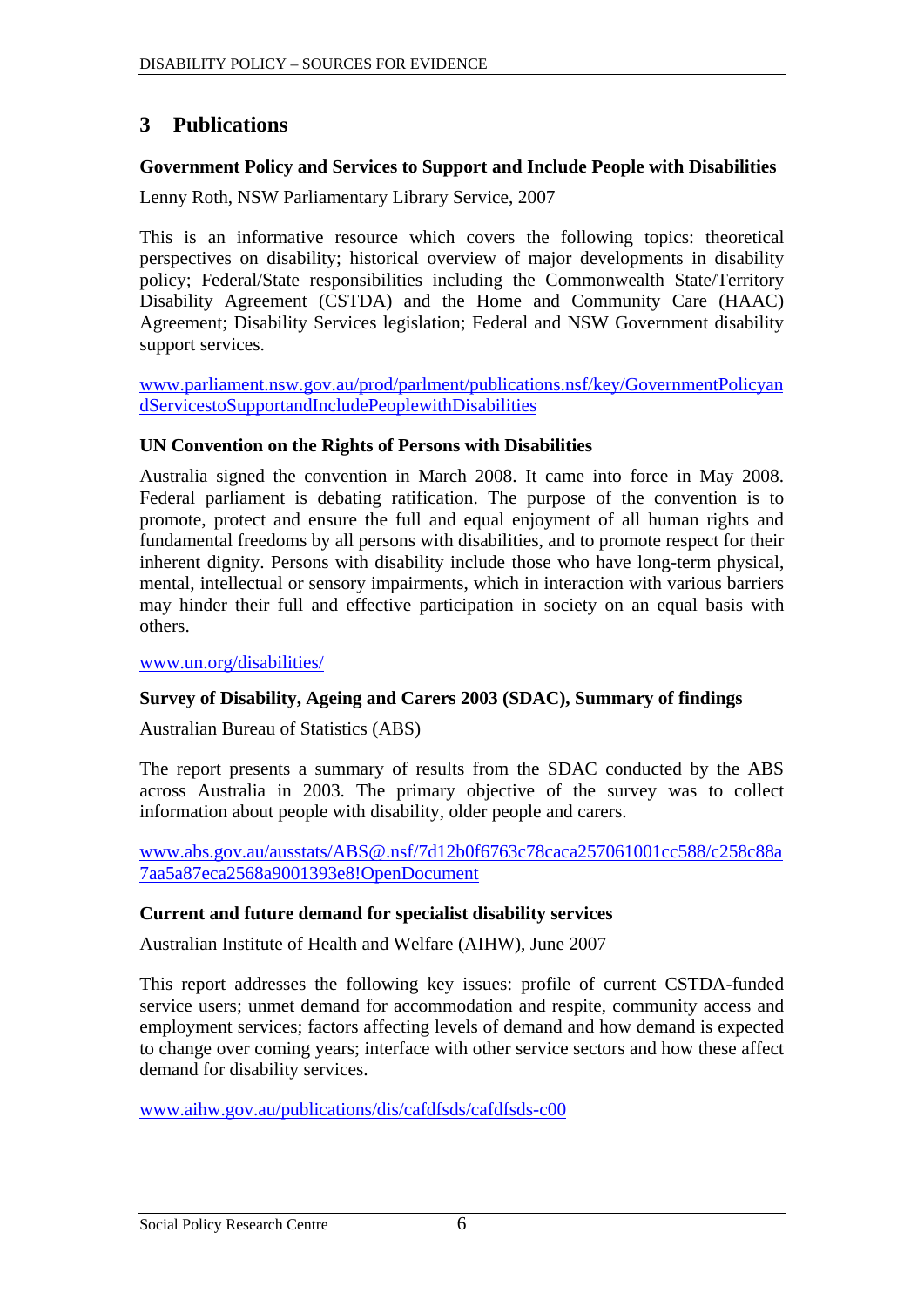#### **Report on Government Services 2008**

Australian Government Productivity Commission

Chapter 14, 'Services for people with a disability', includes a profile of specialist disability services, information on indigenous people with disability, framework of performance indicators and key results and future directions in performance reporting.

#### [www.pc.gov.au/gsp/reports/rogs/2008/communityservices](http://www.pc.gov.au/gsp/reports/rogs/2008/communityservices)

#### **Carers' perspectives on caring: A qualitative analysis of open-ended responses to the Carer Health and Wellbeing Index survey 2007**

Carers Australia and University of Canberra, 2008

This report explores issues for carers of people with disability, and includes a review of literature, the impact of caring on health and well-being, an understanding of the carers role, and the needs of carers for respite and supported accommodation.

[www.carersaustralia.com.au](http://www.carersaustralia.com.au/)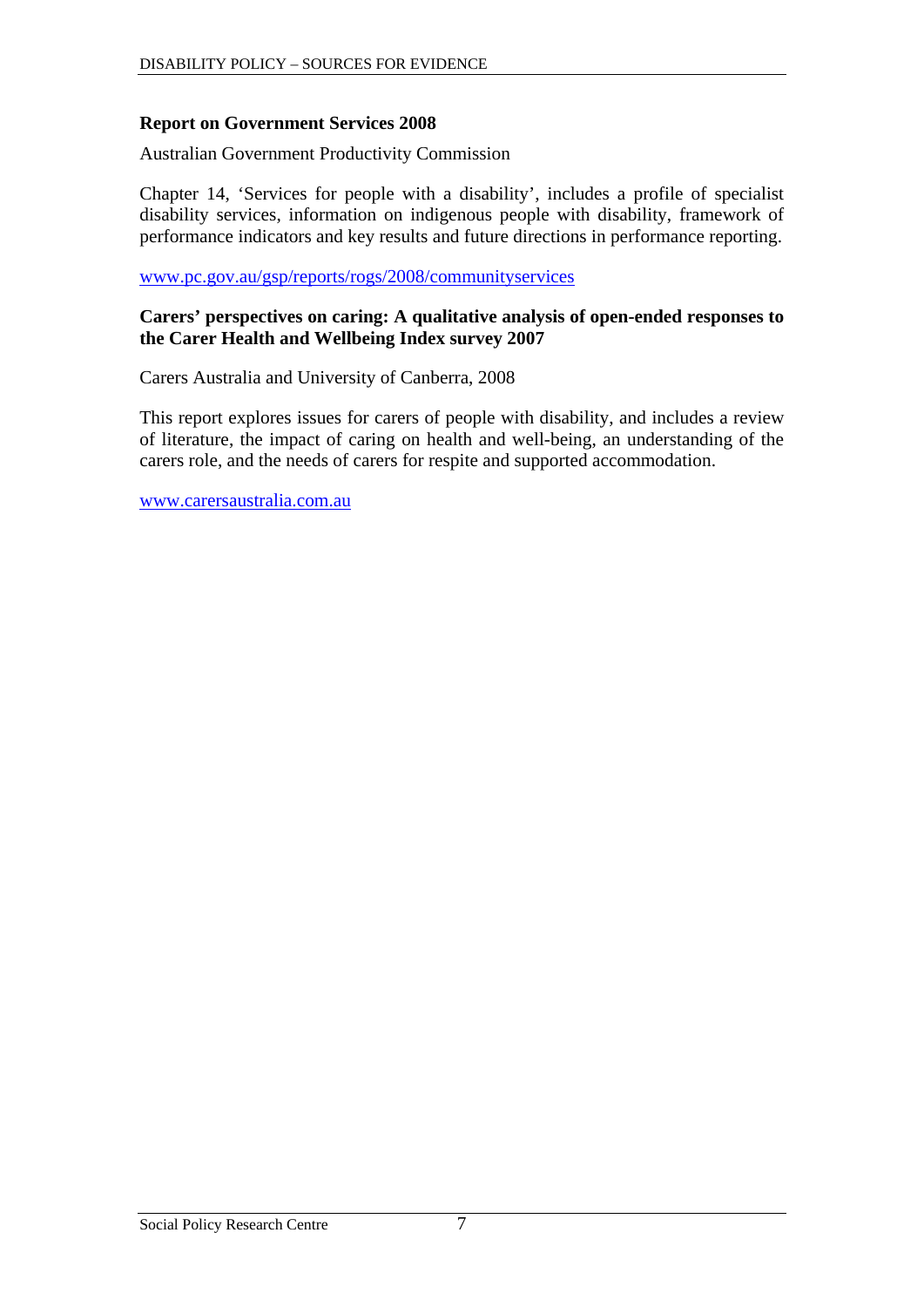# <span id="page-12-1"></span><span id="page-12-0"></span>**4 Research and Academic Bodies**

## **National Disability Administrators (NDA)**

The National Disability Administrators (NDA) is the key national representative body for government agencies in the Commonwealth, States and Territories responsible for the delivery of specialist disability support services to people with disabilities. The NDA website, [www.nda.gov.au,](http://www.nda.gov.au/) contains information about the work of the National Disability Administrators, and provides a forum for sharing information and publications about important issues in the disability sector.

The Disability Policy and Research Working Group is a working party to the Community and Disability Services Ministers' Advisory Council (CDSMAC), which examines significant disability policy issues relevant to the provision of specialist disability services. The last CSTDA included contract research funding. Under the CSTDA governments contribute to a research and development trust fund for research into disability issues of national significance. The Disability Policy and Research Working Group is responsible for selecting research projects on the basis that they have a joint State/Territory and Australian Government focus and seek to address national disability issues. Current research projects recently completed or underway include the following. Information on each of these projects is available from the website.

- Effectiveness of Supported Living in Relation to Shared Accommodation;
- Disability and Ageing;
- Employment Innovation for High Support Needs Clients;
- Monitoring Employment and Day Options Reforms:
- Support Needs and Service Models for Younger People with High Clinical Needs;
- Children and Young People with a Disability;
- Building Culturally Secure Services for Indigenous Australians with a Disability.

# **Social Policy Research Centre (UNSW)**

The Social Policy Research Centre, established in 1980, is located in the Faculty of Arts and Social Sciences at UNSW. The SPRC conducts research and fosters discussion on all aspects of social policy in Australia. Disability is one of the main topics of inquiry; other areas include economic and social inequality, poverty and social exclusion, employment and labour market policies and programs, families and children, older people, evaluation of health and community service policies and programs, and comparative social policy and welfare state studies. Further information on current and past disability projects, and resulting publications, can be found on the SPRC website, [www.sprc.unsw.edu.au](http://www.sprc.unsw.edu.au/)

# **Disability Studies and Research Centre (DSARC), UNSW**

The Disability Studies and Research Centre (DSARC) is an inter-disciplinary national research centre at the University of New South Wales. Its research projects engage with the lived experience of people with disability. DSARC promotes the social perspective of disability in education and research to maximise Australia's capacity to ensure an equitable, participatory and accessible society for people with disability.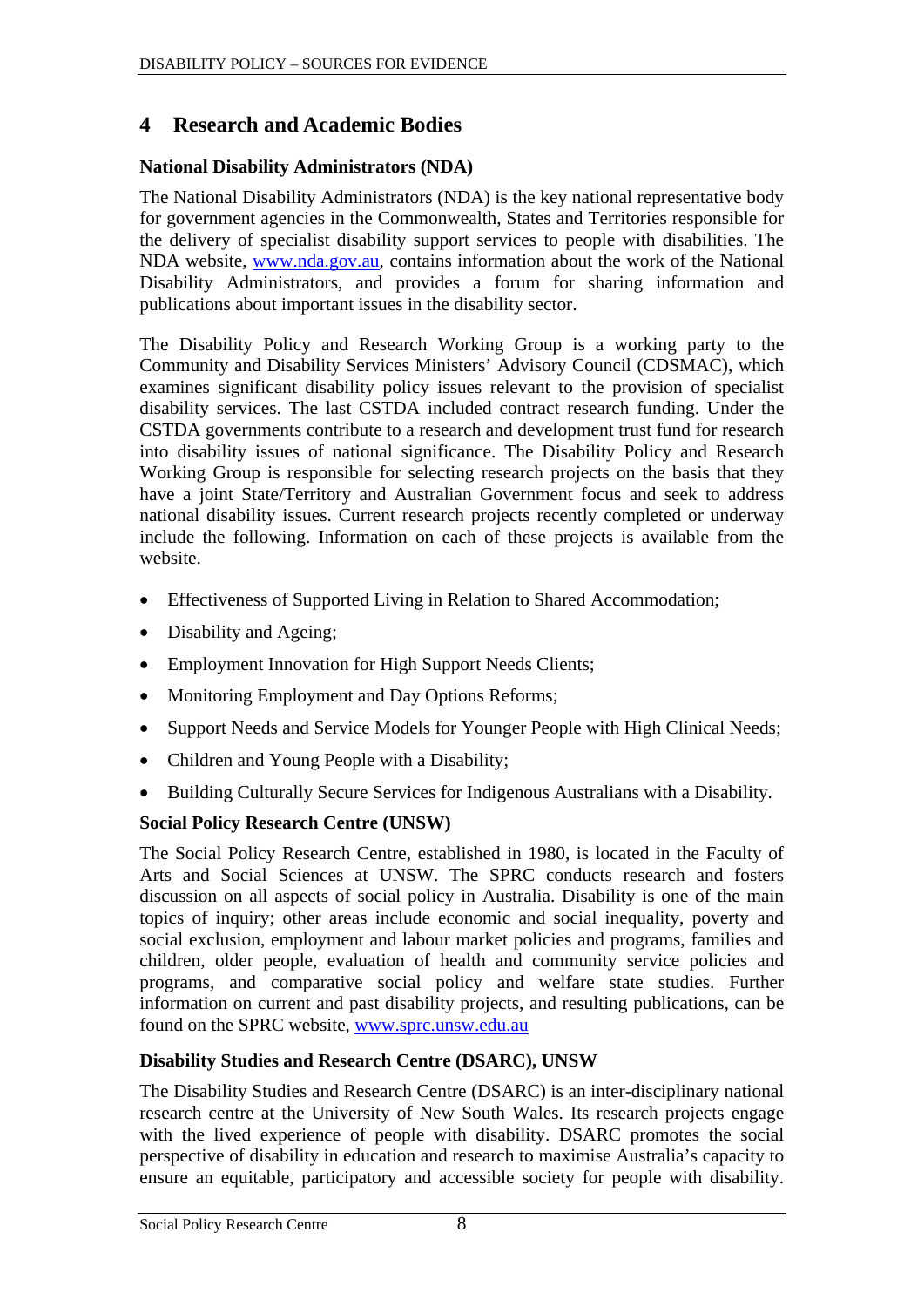DSARC is developing a research program, an education program and a mentoring program, particularly for researchers with disability. As well as undertaking and managing research, DSARC assists UNSW faculties to develop and deliver educational programs and improve research funding outcomes by identifying opportunities for collaborative research programs. It is aligned with the Social Policy Research Centre, the Faculty of Arts and Social Sciences and the Faculty of Law. The Acting Director is Rosemary Kayess, email dsarc@unsw.edu.au

#### **Centre for Developmental Disability Studies (CDDS)**

The Centre is a non-profit organization affiliated to the faculty of Medicine at the University of Sydney. It designs and develops research, teaching and clinical practice to inform policy and practice which have an impact on people with developmental disabilities. Its research publications, and information on current and past projects, can be found at [www.cdds.med.usyd.edu.au](http://www.cdds.med.usyd.edu.au/)

#### **Australian Family and Disability Research Collaboration (AFDSRC)**

The Australian Family and Disability Studies Research Collaboration is part of the [Faculty of Health Sciences](http://www.fhs.usyd.edu.au/), University of Sydney. [The AFDSRC Team](http://www.afdsrc.org/about/team.php) is comprised of professionals from a range of disciplines - occupational therapy, psychology, social work - all of whom are committed to identifying, promoting and addressing the issues faced by families of parents or children with disability. The broad aim of AFDSRC is to actively promote the full participation of these families in the life of their respective communities. Information about current and past research projects, covering families with children with disabilities and parents with intellectual disability, is available on its website, [www.afdsrc.org](http://www.afdsrc.org/)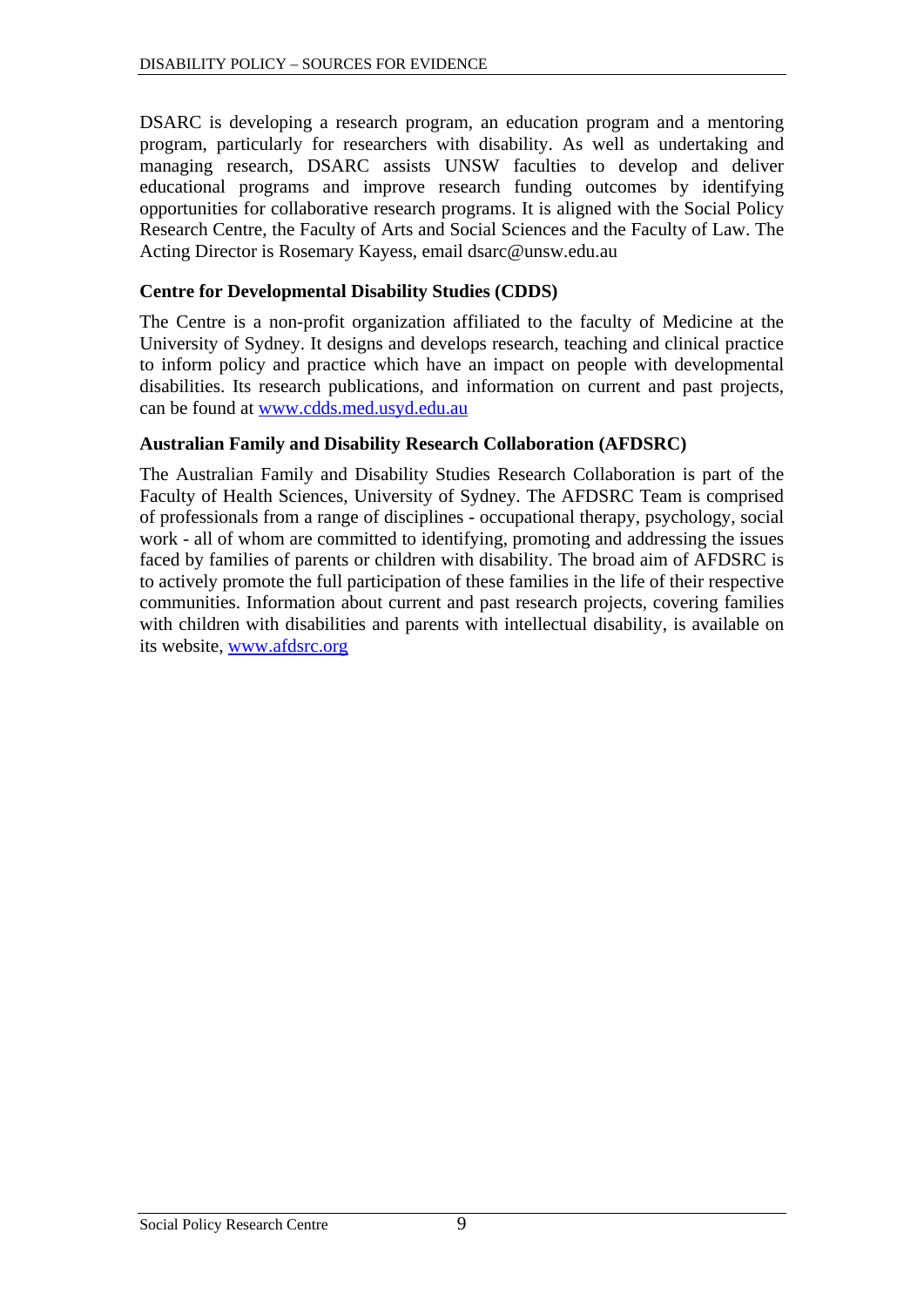# <span id="page-14-0"></span>**5 Data Sources**

#### **Commonwealth State and Territory Disability Agreement National Minimum Dataset**

Commonwealth and State/Territory Disability Agreement National Minimum Dataset (CSTDA-NMDS) contains annually updated administrative records on specialist support services for people with disability that are funded by Commonwealth and State/Territory governments. The data are collated centrally by the Australian Institute of Health and Welfare (AIHW) after transfer from the State and Territory government. NSW data are held by DADHC. The information is collected by service providers for State and Territory governments about service users of each service they provide – their sex, age, indigenous status, living arrangements (for example whether they live alone or with family members), residential setting (including if they live in boarding houses or hostels for homeless people), primary disability type, support needs, and actual support provided.

CSTDA data are only about people who actually receive at least one disability-related service, a subset of all people with disability, and of people with service needs. The information on family arrangements in the CSTDA is sparse.

#### **Australian Institute of Health and Welfare (AIHW)**

The AIHW publishes a range of reports on disability. Their datasets include the CSTDA-NMDS and analysis of ABS datasets.

Recent reports include:

Australian Institute of Health & Welfare (2007), *Disability support services 2005 – 06: National data on services provided under the Commonwealth State/Territory Disability Agreement,* Australian Government.

[www.aihw.gov.au/publications/index.cfm/title/10488](http://www.aihw.gov.au/publications/index.cfm/title/10488)

Australian Institute of Health & Welfare (2003), *Disability prevalence and trends,*  Australian Government.

[www.aihw.gov.au/publications/index.cfm/title/9671](http://www.aihw.gov.au/publications/index.cfm/title/9671)

Other reports are available at [www.aihw.gov.au/publications](http://www.aihw.gov.au/publications) 

#### **Australian Bureau of Statistics (ABS)**

The ABS publishes a wide range of quantitative data and analysis on Australia's population groups, including people with disability. The most relevant dataset is the Survey of Disability, Ageing and Carers (SDAC) 2003 listed above in key publications. SDAC is a nationally representative household survey conducted by the ABS every five years. The most recent survey (2003) included information on 41,233 people, and a limited dataset for the survey (a Confidentialised Unit Record File) has been available to researchers for analysis. In the survey, respondents were for the most part asked to self-identify as having a disability or long term health condition, although in some cases, other responsible people in the household were asked to identify household members with disability. Adults who were identified as having a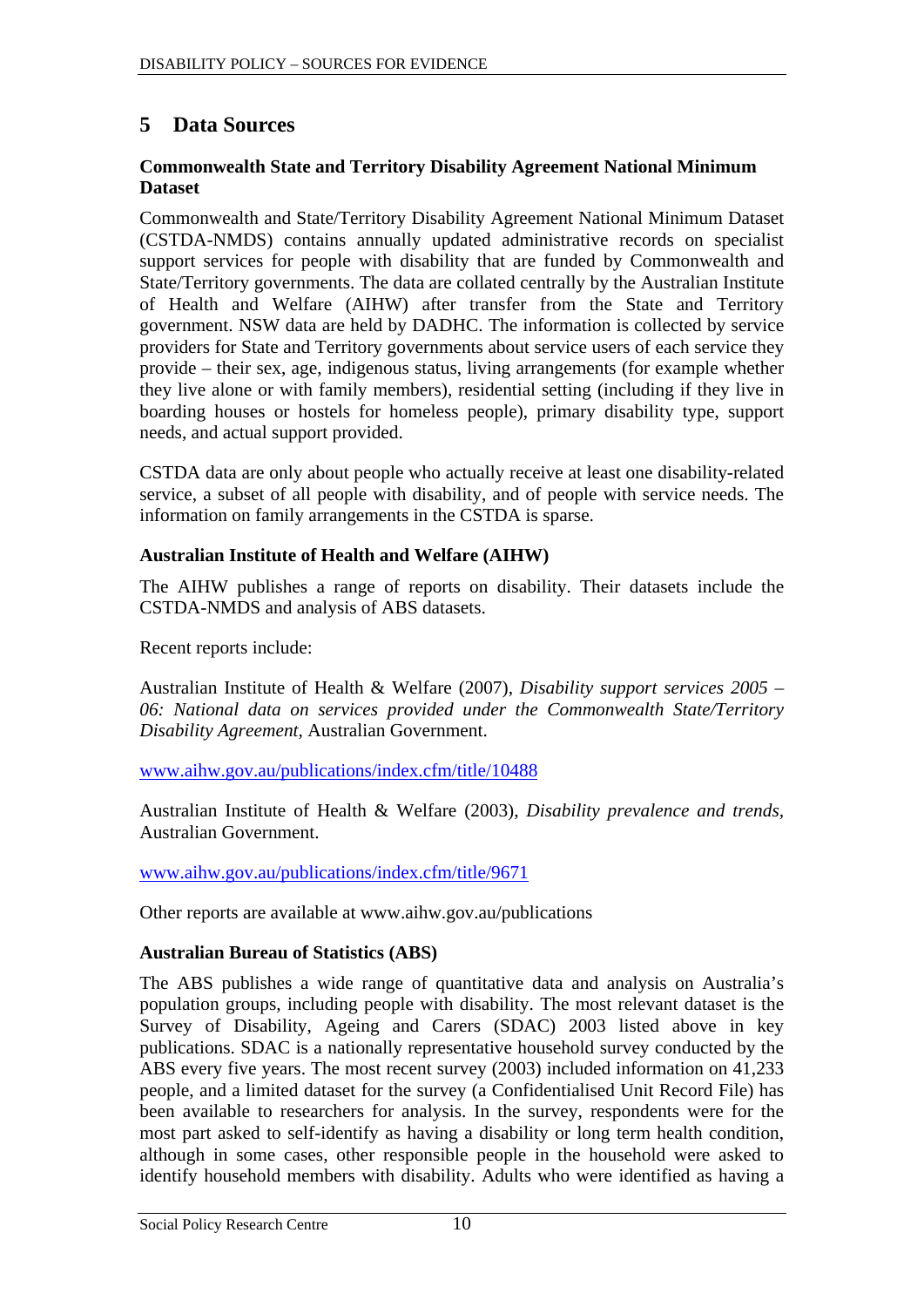disability were personally interviewed, or another household member was interviewed on their behalf if for example their disability prevented them from easily communicating with the interviewer. While detailed information of a wide range of disabilities was collected in the survey, this analysis only uses highly summarized information on major classes of disability and health restrictions. It is a good dataset for estimating support needs. The SDAC is for the most part a household survey (of people who live in private households). However, the sample also included people with other living arrangements, including short-term caravan parks, non-private dwellings such as hotels, motels, boarding houses, and self-care components of retirement villages.

ABS reports are available at [www.abs.gov.au](http://www.abs.gov.au/)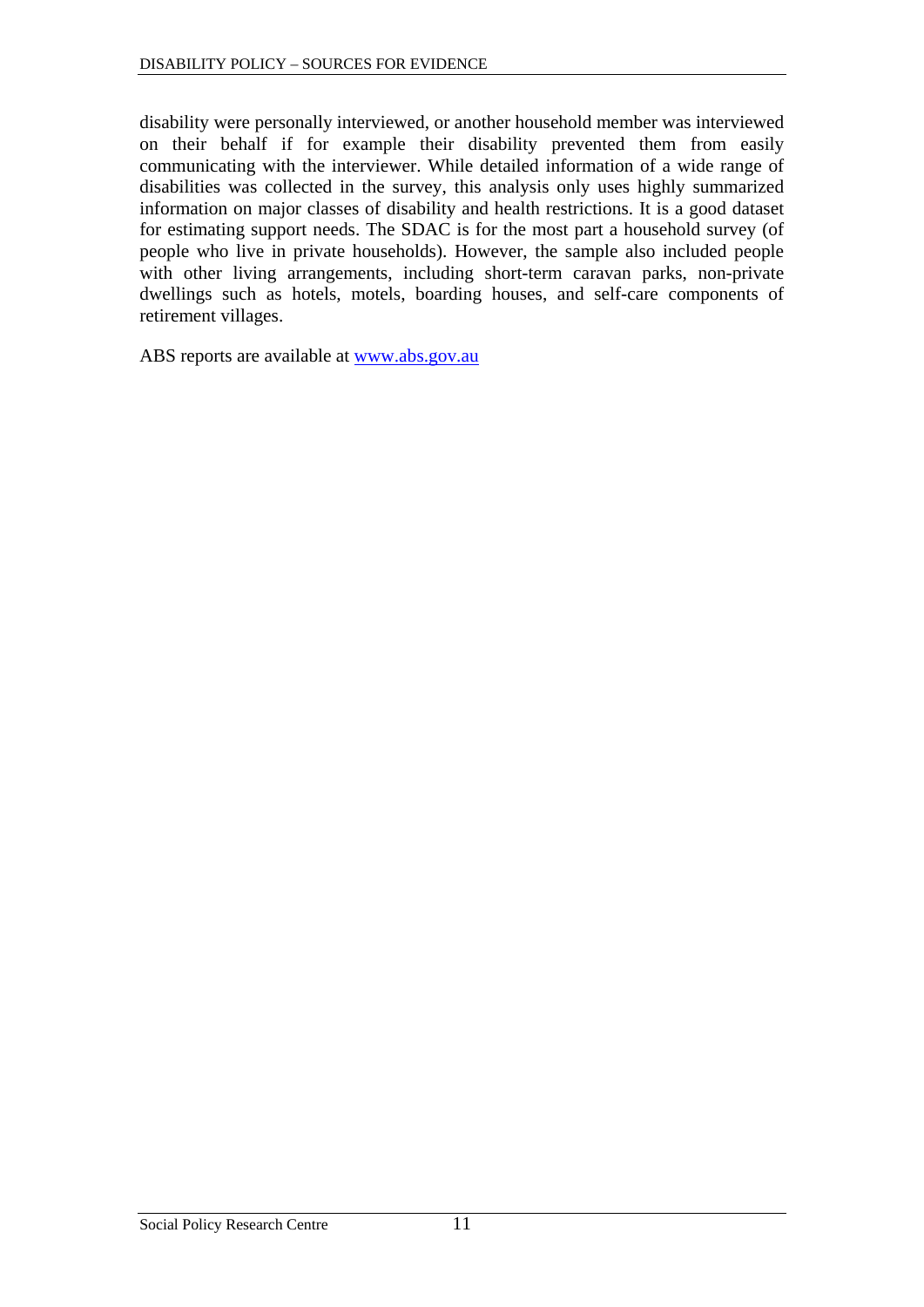# <span id="page-16-0"></span>**6 Other Sources of Evidence Based Practice**

#### **6.1 Disability Peak Bodies**

**Australian Federation of Disability Organisations** [www.afdo.org.au](http://www.afdo.org.au/) – national peak body of people with disability groups

**People With Disability Australia (PWD)** [www.pwd.org.au](http://www.pwd.org.au/) – organisation of people with disability

**Women With Disabilities Australia** [www.wwda.org.au](http://www.wwda.org.au/) – organisation of people with disability

**NSW Council for Intellectual Disability** [www.nswcid.org.au](http://www.nswcid.org.au/) – organisation of people with disability

**Aboriginal Disability Network** [www.pwd.org.au/adnnsw](http://www.pwd.org.au/adnnsw) – organisation of people with disability

**Multicultural Disability Advocacy Association of NSW** [www.mdaa.org.au](http://www.mdaa.org.au/) – organisation of people with disability

**Carers NSW** [www.carersaustralia.com.au](http://www.carersaustralia.com.au/) – organisation of people who support people with disability

National Disability Services (NDS) [www.nds.org.au](http://www.nds.org.au/) - organisation of disability service providers

**Other disability organisations** are listed at /www.wwda.org.au/portdisa.htm

#### **6.2 Government Disability Agencies**

Australian Government Department of Families, Housing, Community Services and Indigenous Affairs [www.facsia.gov.au](http://www.facsia.gov.au/)

New South Wales Department of Ageing, Disability and Home Care (DADHC) [www.dadhc.nsw.gov.au](http://www.dadhc.nsw.gov.au/)

Victoria Disability Services Division (Victorian Department of Human Services) [www.dhs.vic.gov.au/disability](http://www.dhs.vic.gov.au/disability)

Queensland Disability Services Queensland [www.disability.qld.gov.au](http://www.disability.qld.gov.au/)

Western Australia Disabilities Services Commission [www.disability.wa.gov.au](http://www.disability.wa.gov.au/)

South Australia Department for Families and Communities - Disability Services [www.dfc.sa.gov.au/disability-services](http://www.dfc.sa.gov.au/disability-services)

Tasmania Disability Services Program (Tasmanian Department of Health & Human Services) [www.dhhs.tas.gov.au](http://www.dhhs.tas.gov.au/)

ACT Disability ACT (Department of Disability, Housing & Community Services, Australian Capital Territory) [www.dhcs.act.gov.au/disability\\_act](http://www.dhcs.act.gov.au/disability_act)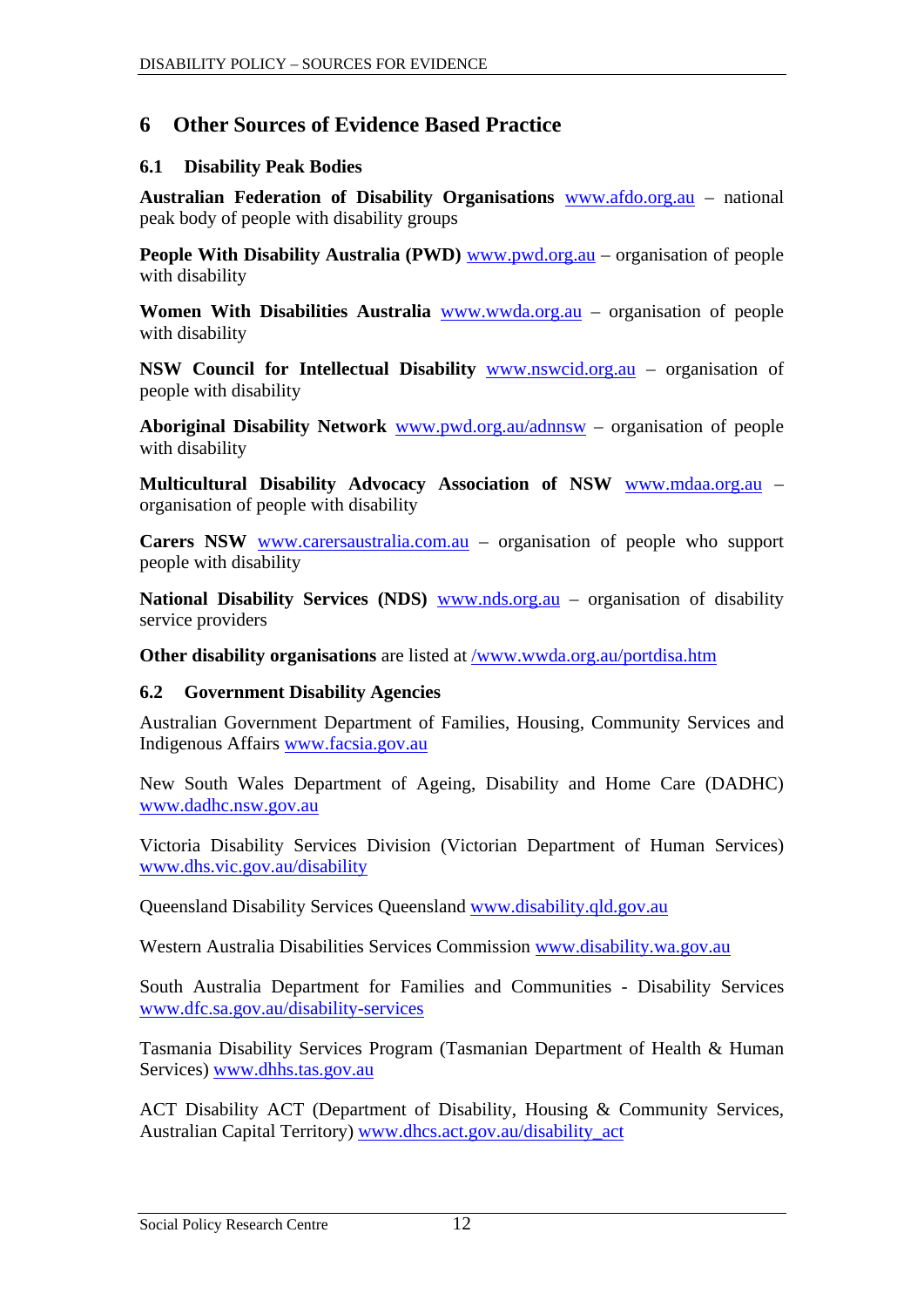<span id="page-17-0"></span>Northern Territory Aged and Disability Program (Northern Territory Department of Health and Community Services) [www.nt.gov.au/health/](http://www.nt.gov.au/health/)

National Disability Administrators, national body of disability government agencies (Section [4\)](#page-12-1) [www.nda.gov.au,](http://www.nda.gov.au/)

#### **6.3 International Resources**

Disability Studies Net – international links to main research organisations, journals and conferences [www.disabilitystudies.net/index.php?content=5](http://www.disabilitystudies.net/index.php?content=5) 

Centre for Disability Studies [www.leeds.ac.uk/disability-studies/](http://www.leeds.ac.uk/disability-studies/) 

#### **6.4 Mailing Lists Relevant to Policy Change**

FaHCSIA Disability e-news: [disability.enews@nationalmailing.com.au](mailto:disability.enews@nationalmailing.com.au) 

The e-news is a regular sector update to keep people informed about FaHCSIA disability issues.

CommunityNet e-news: [communitynet@tricomm.org.au](mailto:communitynet@tricomm.org.au) 

This weekly e-newsletter produced by TRI Community Exchange Inc. contains the latest on community sector news, including information on disability.